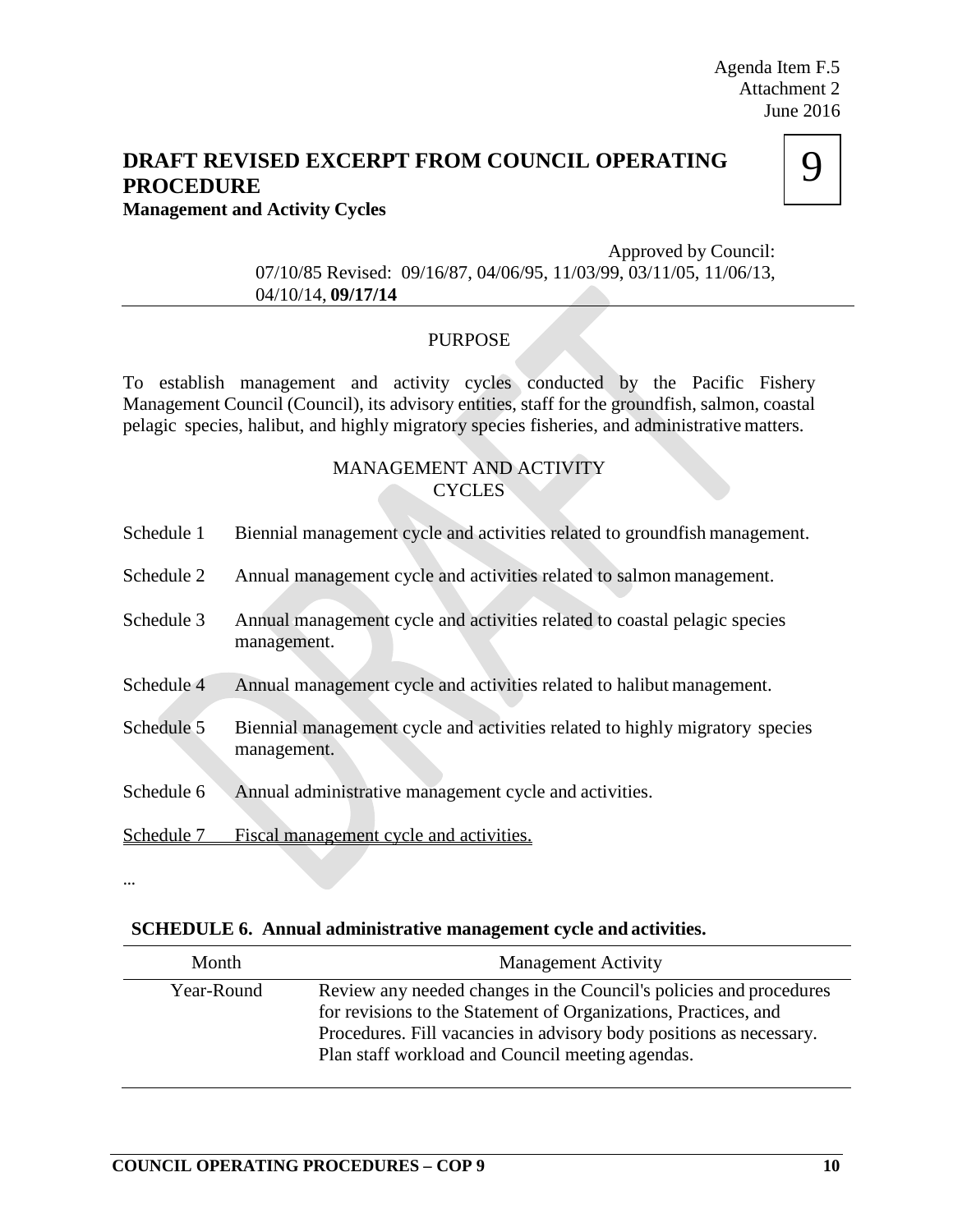| Month                 | <b>Management Activity</b>                                                                                                                                                                                                                                                                                                                                                                                                                                                                  |
|-----------------------|---------------------------------------------------------------------------------------------------------------------------------------------------------------------------------------------------------------------------------------------------------------------------------------------------------------------------------------------------------------------------------------------------------------------------------------------------------------------------------------------|
| June                  | Elect Council Chair and Vice Chair, effective August 11.                                                                                                                                                                                                                                                                                                                                                                                                                                    |
| September             | Every third year, review composition of the SSC and advisory<br>subpanels and request nominations to fill the next three-year term.<br>Provide guidance on administrative and programmatic budget issues.                                                                                                                                                                                                                                                                                   |
| November              | Every third year, appoint membership of the SSC and advisory<br>subpanels for three-year terms beginning January 1.                                                                                                                                                                                                                                                                                                                                                                         |
|                       | <b>SCHEDULE 7. Fiscal management cycle and activities.</b>                                                                                                                                                                                                                                                                                                                                                                                                                                  |
| Month                 | <b>Management Activity</b>                                                                                                                                                                                                                                                                                                                                                                                                                                                                  |
|                       |                                                                                                                                                                                                                                                                                                                                                                                                                                                                                             |
|                       | <b>Five Year Grant</b>                                                                                                                                                                                                                                                                                                                                                                                                                                                                      |
| <b>First Meeting</b>  | Every fifth year (following 2014), Council staff prepares for the<br>Council's Budget Committee consideration a draft comprehensive<br>five-year grant application that documents proposed Council priorities<br>to be pursued in the first year of the grant together with detailed, first-<br>year fiscal implications, and which proposes broader Council<br>priorities to be pursued in the succeeding four years.                                                                      |
| <b>Second Meeting</b> | Budget Committee considers, approves and forwards the five-year<br>grant application for Council consideration. Council adopts its five-<br>year grant application and submits to NMFS for approval.                                                                                                                                                                                                                                                                                        |
| <b>As Appropriate</b> | Council staff prepares and submits any necessary application for<br>extension of the five-year grant with information related to financial<br>balances and performance obligations remaining within the grant,<br>immediately informing the Chair of the Budget Committee of the<br>application, and briefing the Budget Committee of the circumstances<br>at its next meeting.                                                                                                             |
|                       | <b>Annual Budget</b>                                                                                                                                                                                                                                                                                                                                                                                                                                                                        |
| September             | Council Staff prepares for consideration by the Budget Committee a<br>proposed preliminary annual budget for Council operations which<br>documents all major aspects of the Council's fiscal affairs and<br>identifies balances, performance obligations, potential amounts and<br>sources of current and future fiscal year funding, current and<br>projected costs of activities, and addresses multi-year cash-flow<br>needs, staffing stability and other contingencies while generally |

**SCHEDULE 6. Annual administrative management cycle and activities.**

 $\overline{\mathbf{I}}$ 

 $\overline{\phantom{a}}$